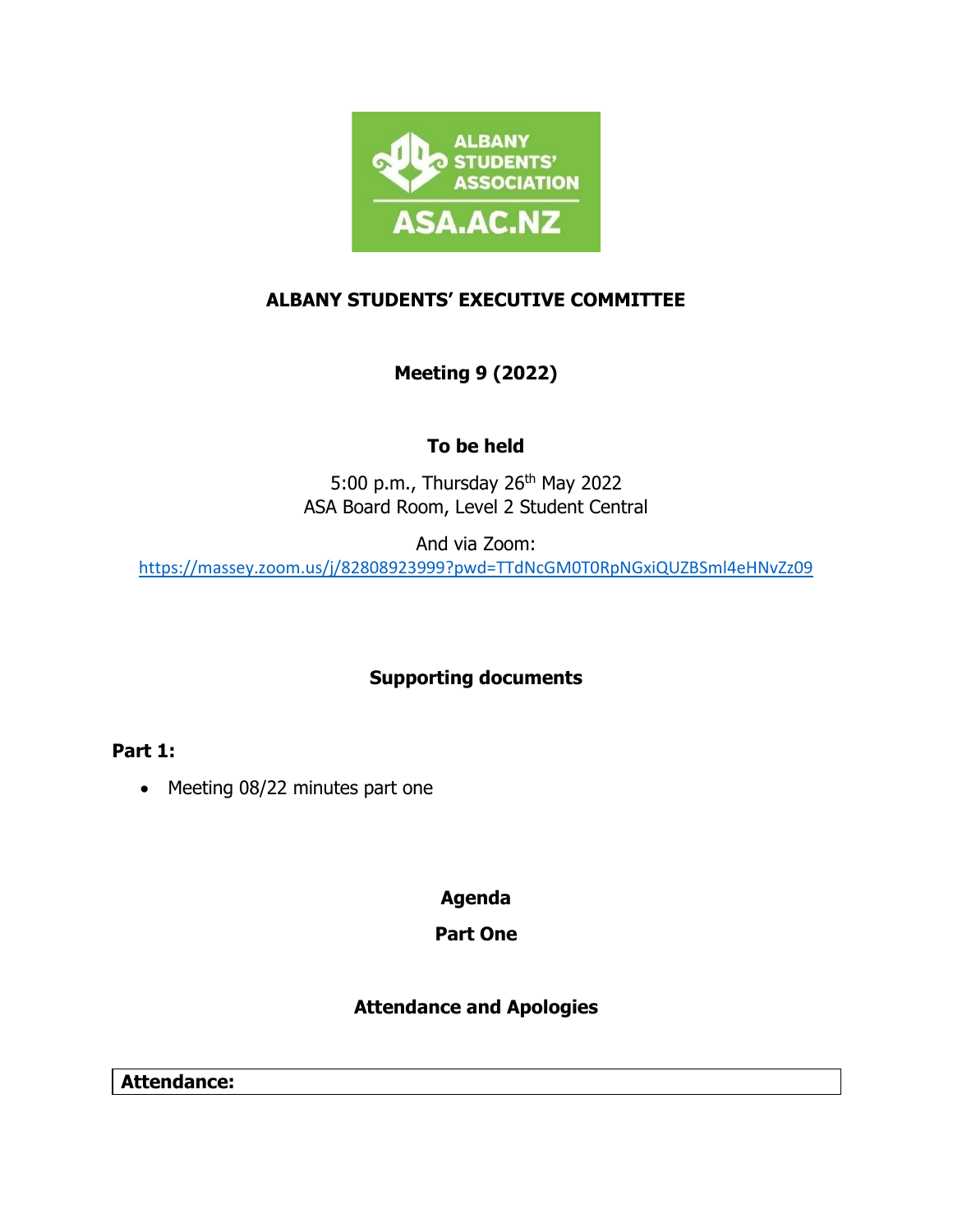**Apologies:** 

#### **Late Arrival:**

#### **1. Motion 01/09/2022**

"That the Albany Students' Association Inc. accept the meeting minutes for Thursday 12<sup>th</sup> May 2022 part one as a true and accurate record."

**Moved:** 

**Seconded:** 

**Carried:** 

#### **2. Matters arising from the last meeting**

## **3. Motion 02/09/2022**

#### **a. Verbal report: President**

"That the Albany Students' Association Inc. Executive Committee accepts the verbal report of the President, Jake Law and approves that their honorarium of \$993.75 is paid until reapproval at the next executive meeting."

> **Moved: Seconded: Abstentions: Carried:**

**4. Motion 03/09/2022**

**a. Verbal report: Vice President**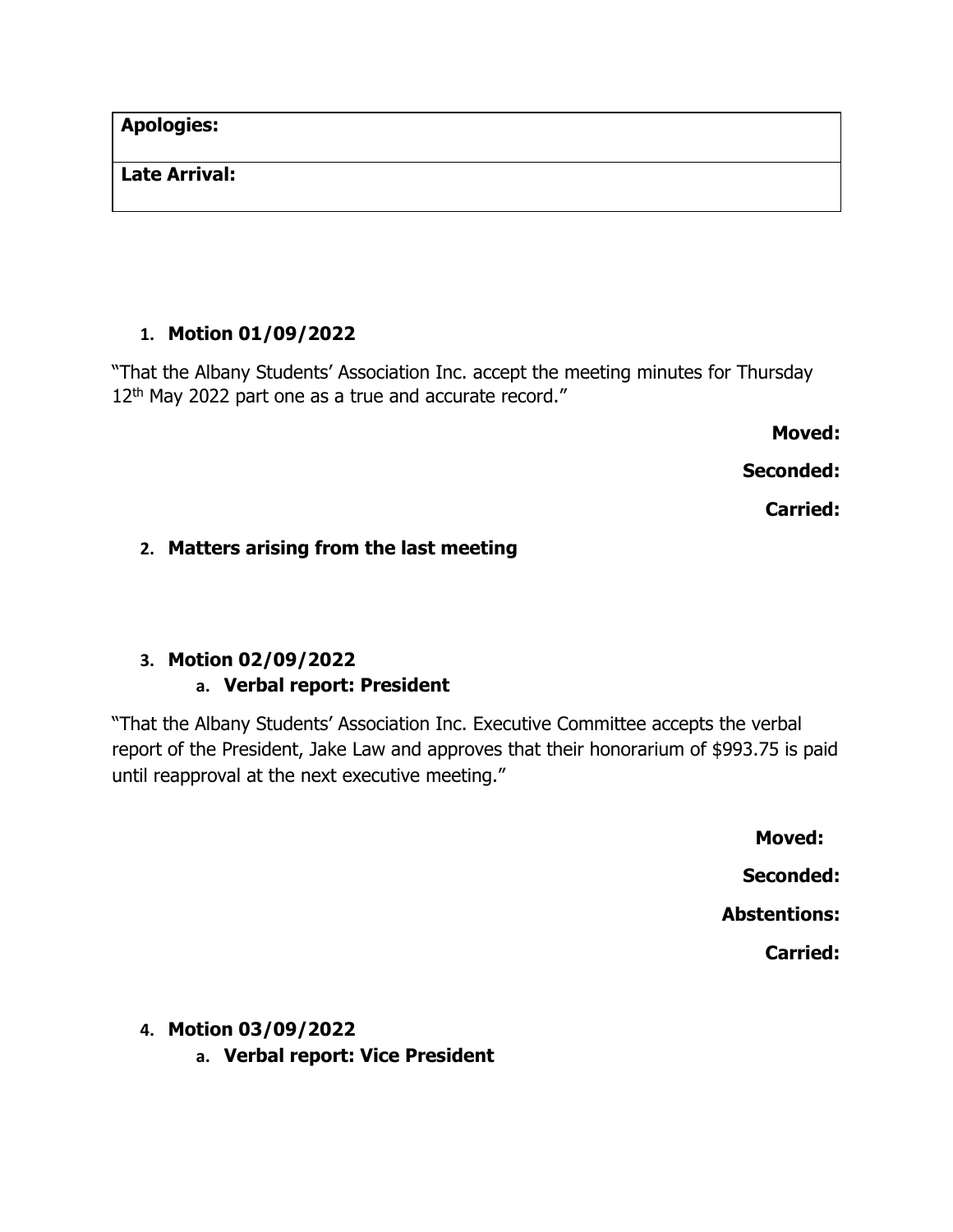"That the Albany Students' Association Inc. Executive Committee accepts the verbal report of the Vice-President, Marizaan Zwart, and approves that their honorarium of \$393.75 is paid until reapproval at the next executive meeting."

> **Moved: Seconded: Abstentions: Carried:**

# **5. Motion 04/09/2022 a. Verbal report: Welfare Officer**

"That the Albany Students' Association Inc. Executive Committee accepts the verbal report of the Welfare Officer, Angelo Fray, and approves that their honorarium of \$262.50 is paid until reapproval at the next executive meeting."

> **Moved: Seconded: Abstentions:**

**Carried:**

# **6. Motion 05/09/2022**

# **b. Verbal report: Education Officer**

"That the Albany Students' Association Inc. Executive Committee accepts the verbal report of the Education Officer, Tristan Ferguson, and approves that their honorarium of \$262.50 is paid until reapproval at the next executive meeting."

**Moved:**

**Seconded:**

**Abstentions:**

**Carried:**

# **7. Motion 06/09/2022**